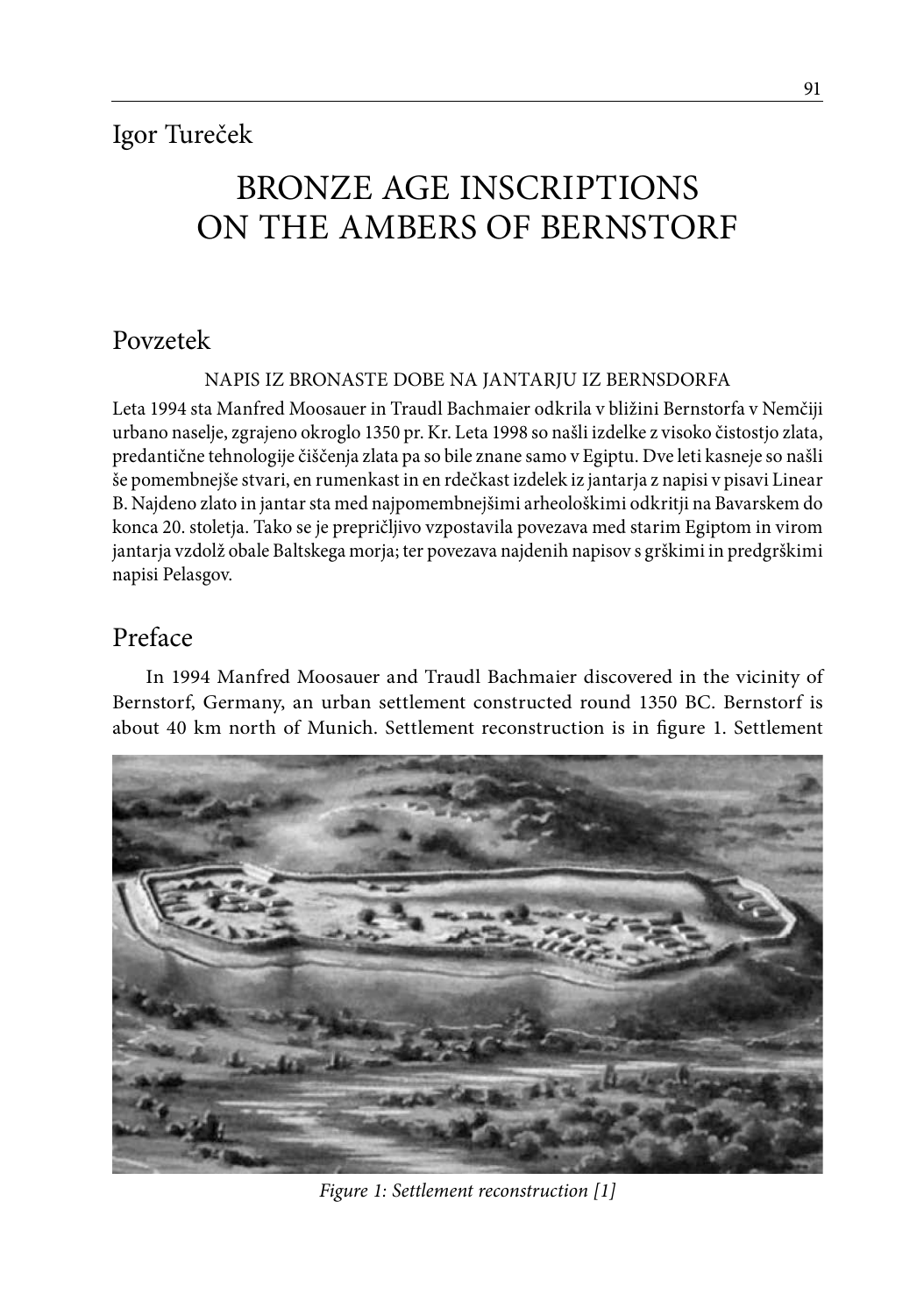reconstruction in view from north based on archeological research; today we know that the settlement was about 1/3 bigger southwards. The findings locality is at the eastern wall (left) [1].

## *Gold pieces*

In 1998 Moosauer and Bachmaier found various pieces of thin gold plates, which are presented in figure 2 and are similar that in figure 3. On the left figure up there is a piece similar to a stylus. Styluses were used for writing on wax tablets. For example in the right picture we see a stylus of the same shape from Novgorod (Russia). This stylus shaped piece of gold served perhaps as symbol of a scribe or for design coating. Ancient technology for purifying gold was known in Egypt only [2-3].



*Figure 2: Gold pieces Figure 3: Presentation of use*

#### *Amber pieces*

Two years later they made another great find. One yellowish and one reddish amber with inscriptions in Linear B, are presented in figures 4 and 5. These findings are connected with ancient Greek and former settlements of Pelasgian. In connection with Egyptian technology for purifying gold, this find established a compelling link between Ancient Egypt and the source of ambers along the Baltic Coast.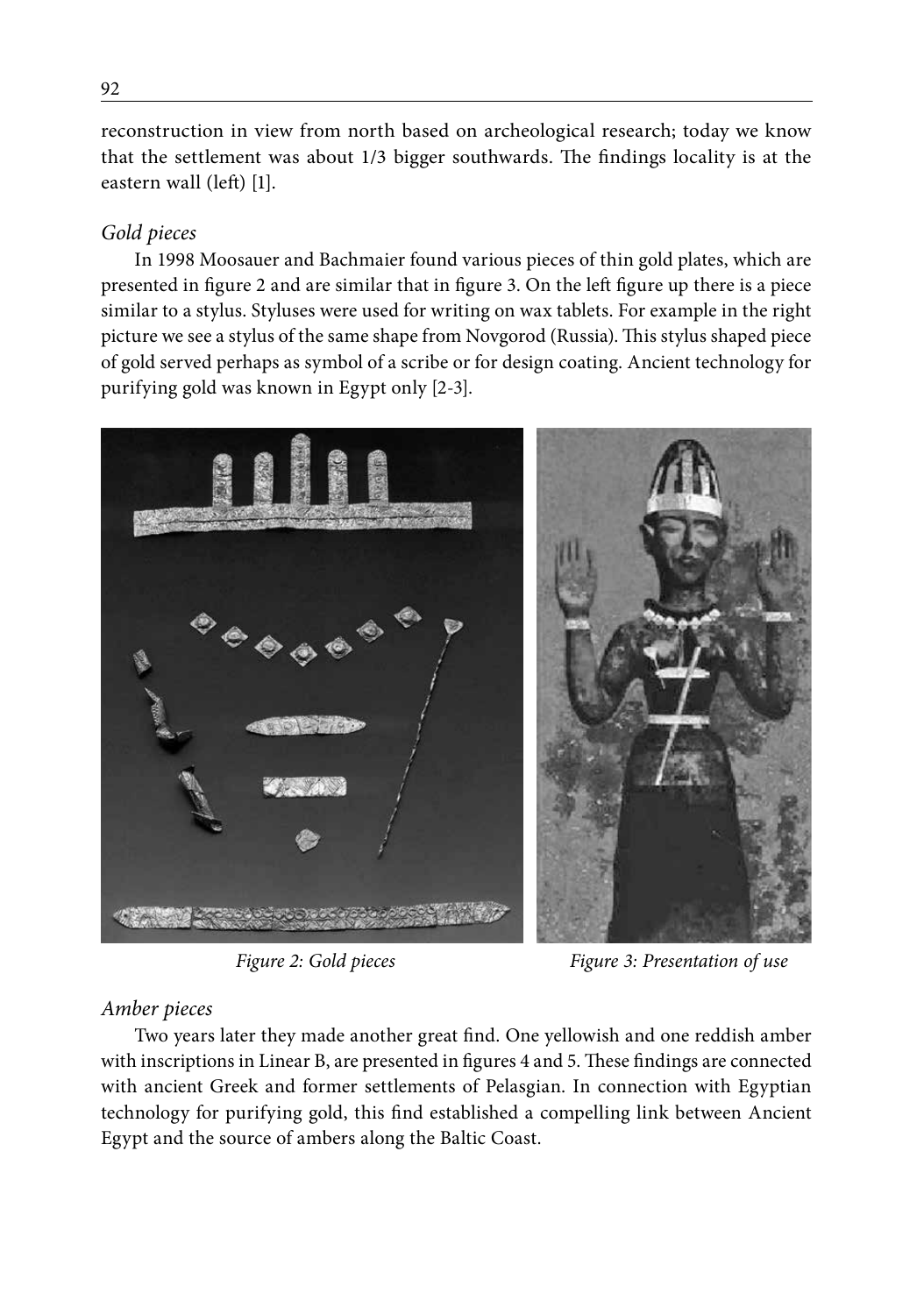

*Figure 4: Yellow amber Figure 5: Red amber*

## *Amber sources and transport ways*

A correlation between Proto-Slavs, once called Veneti and amber can be determined (J. Richter: Der Brenner Codex, p. 31) [4].

Different ways from Baltic to Egypt are shown in figure 6. There are the sea way, and some ways through continent. The best connection is directly from Baltic to the Adriatic Sea with the lower route.



*Figure 6: Ambers transporting ways [4]*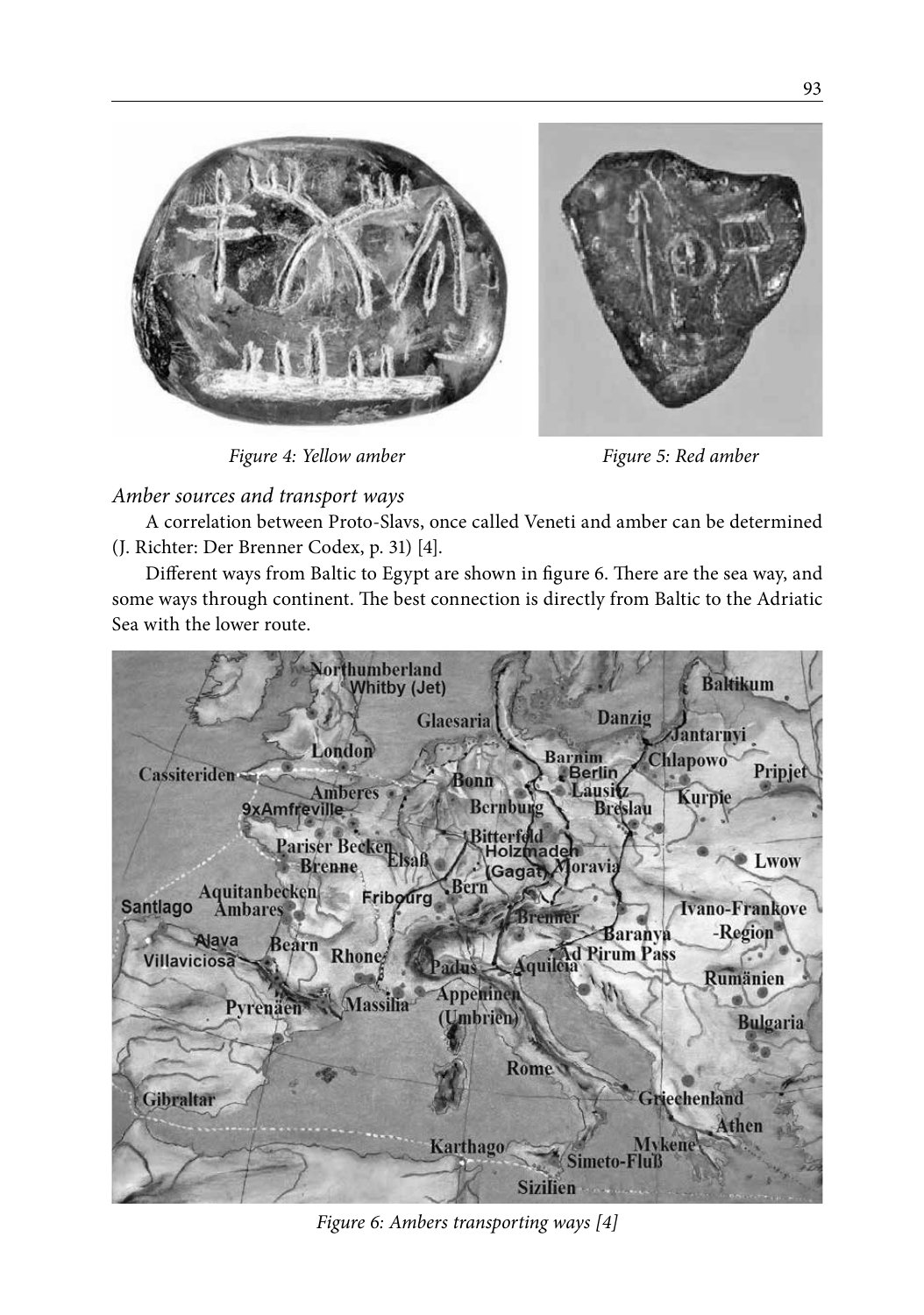

*Figure 7: Veneti at 1000 year BC [5] Figure 8: Names of amber [4]*

Distribution of the ancient Venets (Proto-Slavs) round 1000 BC and different names of ambers are presented in figure 7 and 8.

Figure 7: At the time of burn-out of Bernstorf settlement large areas of Europe have been populated with various Veneti tribes which we today also call Proto-Slavs. These Proto-Slavs called themselves also as Wana's. Documented on a spindle whorl found at Hlinsko (Czech Republic, Moravia) and tablets from Pylos (PY Ta 711) and Mycenae (MY V 659).

Figure 8: Todays spheres of names jantar, čilibar, ambra and Bernstein as you cansee are in four main groups:

**Orange** – jantar (Slovenian, Croatian, Czech, Polish); jantár (Slovakian); янтaрь [jantar] (Russian); јантар [jantar] (Serbian); dzintars (Lettish); gintaras (Lithuanian).

**Violet** - Ћилибар [čilibar] (Serbian); chihlimbar [čihlimbar] (Romanian); qelibar [čelibar] (Albanian), кеxлибáр (Bulgarian); кεχριμπάρι [kechribári] (Grecian).

**Red** – âmbar (Portugese); ambra (Italian); ambre (French); ambar (Spanish); amber (English); ómra (Ireland);

**Blue** – Bernstein (German); bursztyn (Polish); бурштин or смола (Ukrainian); бурштын (Belorussian); borostyánkő (Hungarian); bärnsten (Swedish); barnsteen (Netherlandian).

**Other notions:** meripihka = sea resin (Finnish); merevaik = sea resin (Estonian); rav (Norvegian, Danish); [kachlimen] Arabian; kehribar (Turkish).

*Is this a diadem?*



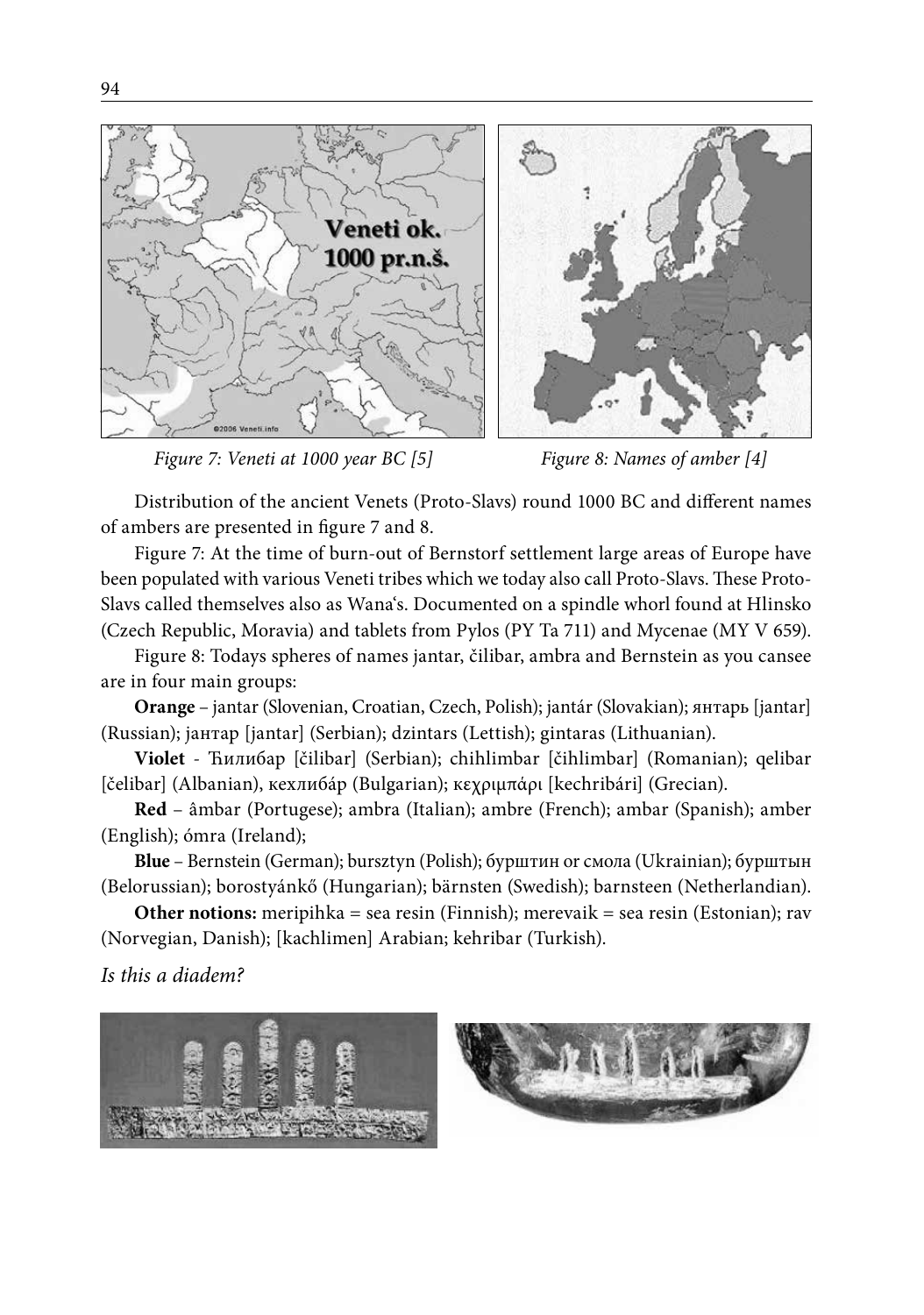

Striking similarity between »Diadem« and amber sign. There is a striking similarity between Bernstorf »Diadem« and the sign on the yellowish amber.

Among the Bernstorf pieces of gold (right upper corner) this one was named Diadem. One amber became The Face of Bernstorf (right down corner). A hypothesis makes two analogies: between so-called Agamemnon's mask and the Bernstorf Face and, second, between Bernstorf »Diadem« and Mycenae Diadem (from the Shaft Grave III of Grave Circle A) with the conclusion the upper right find is a diadem as well.

The conclusion is, gold find and amber sign belong in symbolic sense together. So, if both symbolize same meaning, what is it?

*Similarity with Slavonic cross*



Slavonic cross also called »God's hands". The god spreads his hands (fingers) in all four world directions.

*Slavonic funeral urn*



Vessel with the symbol »Hands of God« was discovered in 1936 during archaeological excavations in Białej, Poland, Lodz region, and dated from 3rd - 4th century AD (Przeworsk culture). The funeral urn disappeared during the withdrawal of the Germans in Lodz in World Word II, and today is known only by a plaster copy.

Łukasz Antosik: Popelnica ze stara swastyka.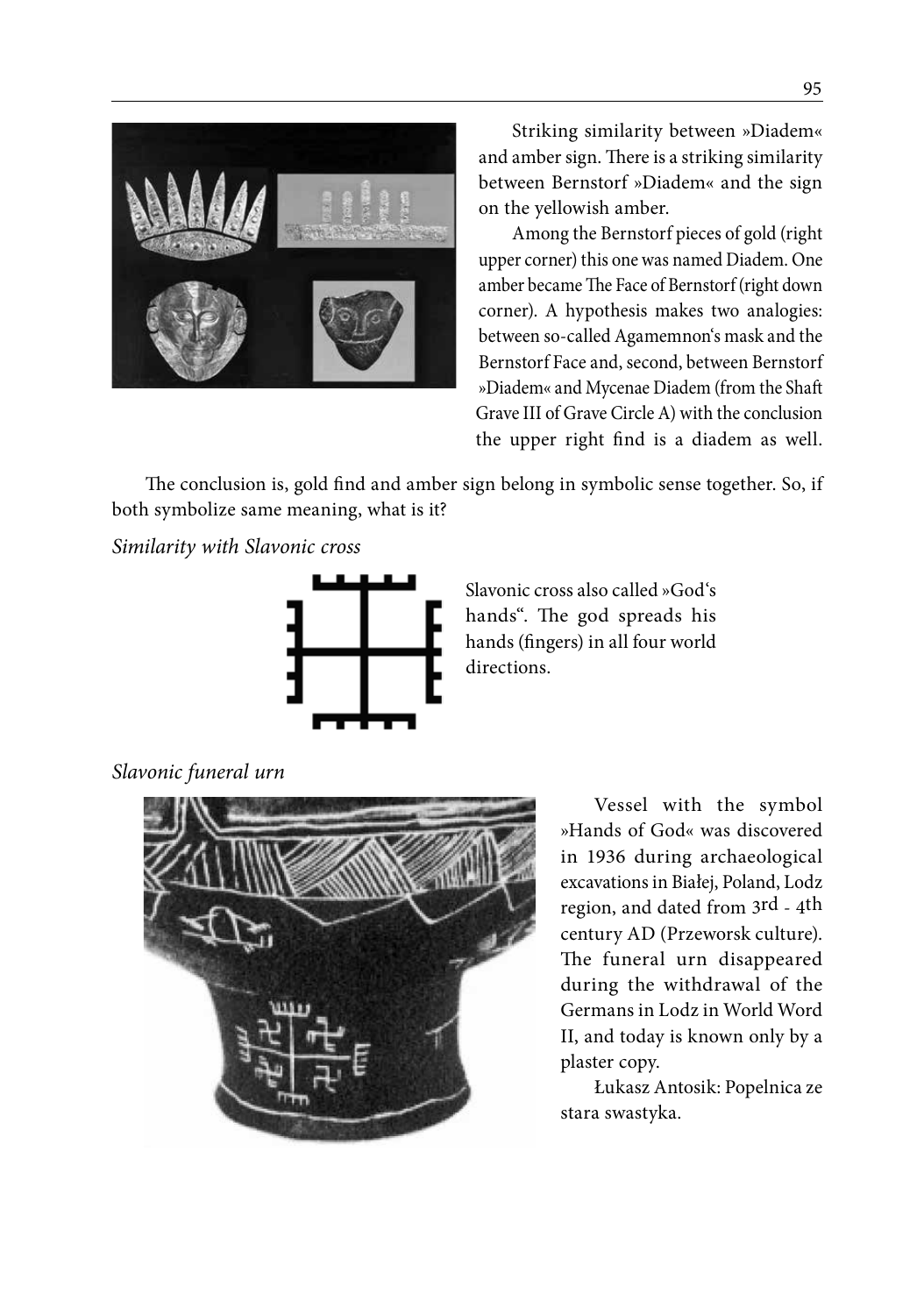#### *Slavonic mythological genesis of the world*

Proto-Slavs were convinced that everything has a Beginning and an End. Human life is restricted by birth and death. None of us from our own experience knows anything about the time preceding our birth and considerations what awaits us after death is just a mumble. Before us and after us there were people. In the same way the Proto-Slavonic people were thinking about gods and their actual originator of the gods - the Proto-God (Pra-Bůh or prabůh). Him they called Svarog.

If a man's life is a Beginning and an End, then life of mankind has a Beginning and an End. The life of humanity they called Era. About our Era just Proto-God Svarog knows everything, which sleeps in the sun as a child in a transparent egg. We humans are also born from eggs that our mother wore inside. Golden sun paints splendour like that of beautiful Easter eggs and only God can see it, the beauty is blinding a man.

Svarog inside the sun sleeps and gathers strength. When our Era ends, another Era comes. The son of Svarog – Svarožic – arose from third leg, which Svarog has grown during his sleep. After Svarožic started to govern over the new Era, he invented names for directions. These directions are symbolized with four hands in the Slavonic cross.

So the beginning of the Slavonic genesis of the world could be presented here.

#### Inscriptions

The yellowish amber holds an inscription consisting of three Linear B signs v[6-7]. Reading from right to left gives TI NVA PA. Look at figure 4.

In old Czech »týn*«* ment »castle-fortress*«* or »market« »-pa« is a suffix of Proto-Slavonic origin like in »pahrbek« (hrb = top hump, »-ek« deminutivum suffix, »pa-« affix meaning pseudo, not real). The translation might be »Great Castle« or »Old Castle« (ancient = great  $=$  old).

From left to right the Linear B signs give the reading PA NVA TI". Panvati was the name of a Greek Argonaut (Moosauer and Bachmaier). Found in a writing of *Apollonios Rhodios* 300 BC (e.g. in Ichor Mykhinaika Eyphmata, Band 18, Athen, p.3, left column and others). A gap of 1050 years (300 BC Appolonios Rhodios – 1350 BC burn-out of Bernstorf) makes this interpretation less probable compared to TI NVA PA.

#### *Yellow amber summary*

The inscription in Linear B holds folowing possible meaning:

Right to left reading: TINVAPA or TIN VAPA meaning Greate Castle or Old Castle Left to right reading PANVATI as argonaut´s name or PARVATI as jagged mountains.

I do not know what the icon of the »Diadem« bellow the Linear B signs symbolizes. It could be symbol of a hand, settlement, rivers, mountains, the World, a heraldry sign - the fantasy is endless. We could make a working hypothesis it is symbol of the settelment with relation to Slavonic cross.

#### *Red amber*

Red amber – left to right reading – look at figure 5.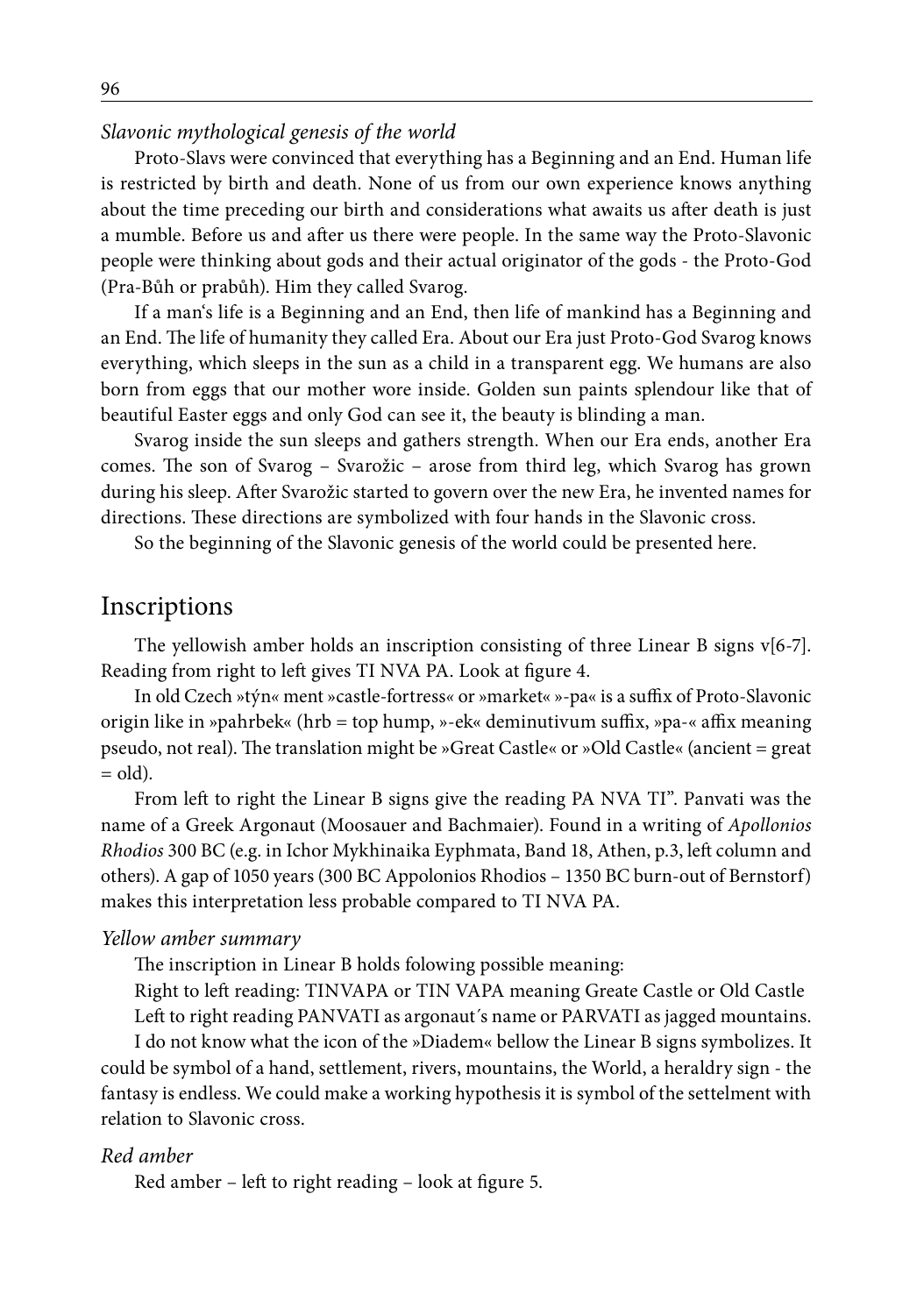The »comma« sign between DO and KA represents a consonant in a syllabic alphabet. So far known consonants used are:

c–č–d–ch–j–k–m–n–r-s–šč–t–v

and two of them help to give a meaning.

DO-č-KA? or DO-s-KA ?

Reading of the first three signs left to right gives either Russian word »dočka« (daughter) or »board« in several Slavonic languages. In Russian (доска), Belorussian (дошка), Slovakian (doska).

#### *Ideograms and phonograms.*

Antonín Horák in his book The Paradigm About The Slavs – Inverted (O Slovanech úplně jinak, 1991) presented a whole alphabet of such language specific phonograms [6]:

Ideograms and phonograms can be interpreted by any language: example.

| Handfläche   palm   tenyér   palma   paume   delanj   dlaň   длан   dłoń   dlán |  |  |                                                                             |  |  |
|---------------------------------------------------------------------------------|--|--|-----------------------------------------------------------------------------|--|--|
| German                                                                          |  |  | Engl.   Hung.   Italian   French   Pro.Sla.   Czech   Bulg.   Pola.   SrbCh |  |  |

*Egyptian hieroglyphs?*



There is no equivalent for the last two signs in Linear B but the pieces of gold allow to make a connection to Egyptian hieroglyphs.

The left sign looks like a mirror inverted Egyptian hieroglyph called »throwing stick*«*. The right one is similar the hieroglyph »map of house*«* with a determinant [7].

A determinant tells us the sign should be considered as an ideogram, i.e. the sign stands for whole notion or concept.

The phonogram of »map of house*«* is »pr*«*. »p*«* stands for »palěh*«* (field) and »r*«* stands for »ris*«* = {cut | drawing | plan}

In Czech (půdorys) and Slovak (pôdorys) language »pr« has the same meaining, »půdo-« means »ground like« or »field like« and -rys = ris.

so: map of house (or foundations) = půdorys.

As determinant the hieroglyphic sign throwing stick gives one of the following meanings:

- 1. to throw
- 2. foreign {country | person | enemy | palace | house | castle | market}
- 3. create (phonem kma)Red amber right to left reading